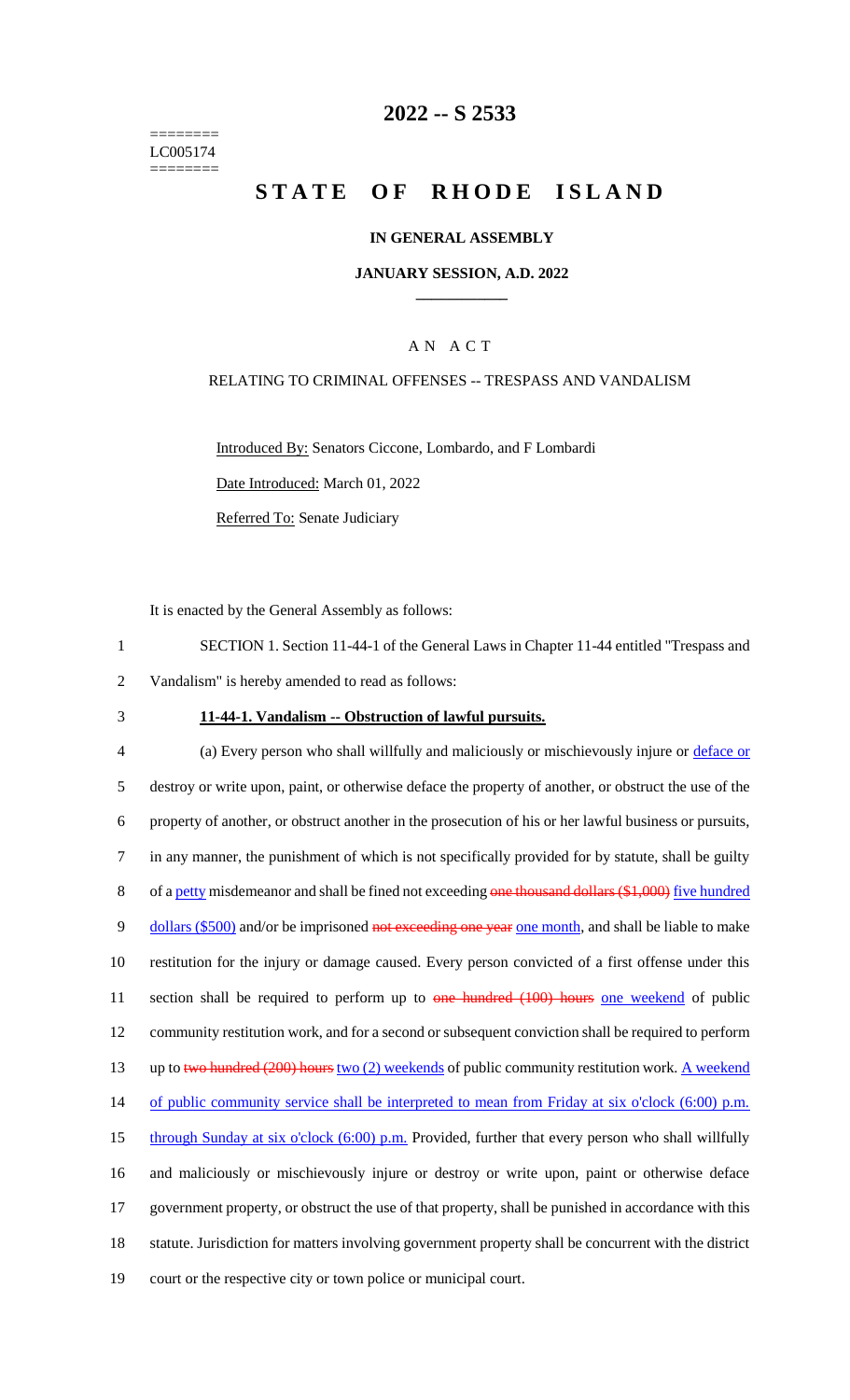- 1 (b) Where the provisions of The Domestic Violence Prevention Act, chapter 29 of title 12,
- 2 are applicable, the penalties for violation of this section shall also include the penalties as provided
- 3 in § 12-29-5.
- 4 SECTION 2. This act shall take effect upon passage.

======== LC005174 ========